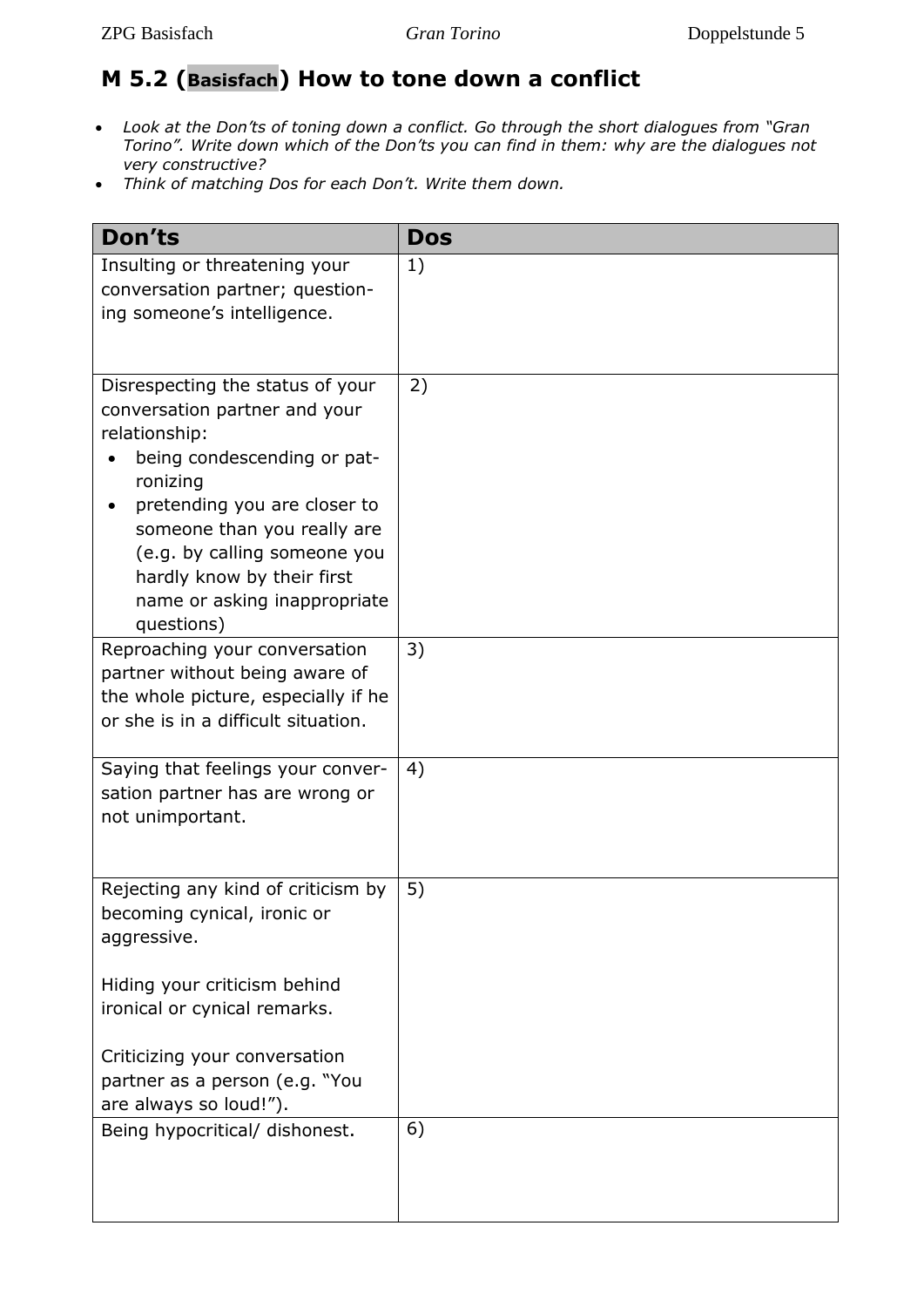#### **The conflict star**

*This star has six points, one for each Do. For each point, write down 1-2 phrases you would like to use to tone down the conflict.*



- *Look at the dialogue assigned to you and the Don'ts that the conversation partners make. Look at the corresponding Dos and try to turn this dialogue into a cooperative one.*
- *Practise your dialogue and act it out.*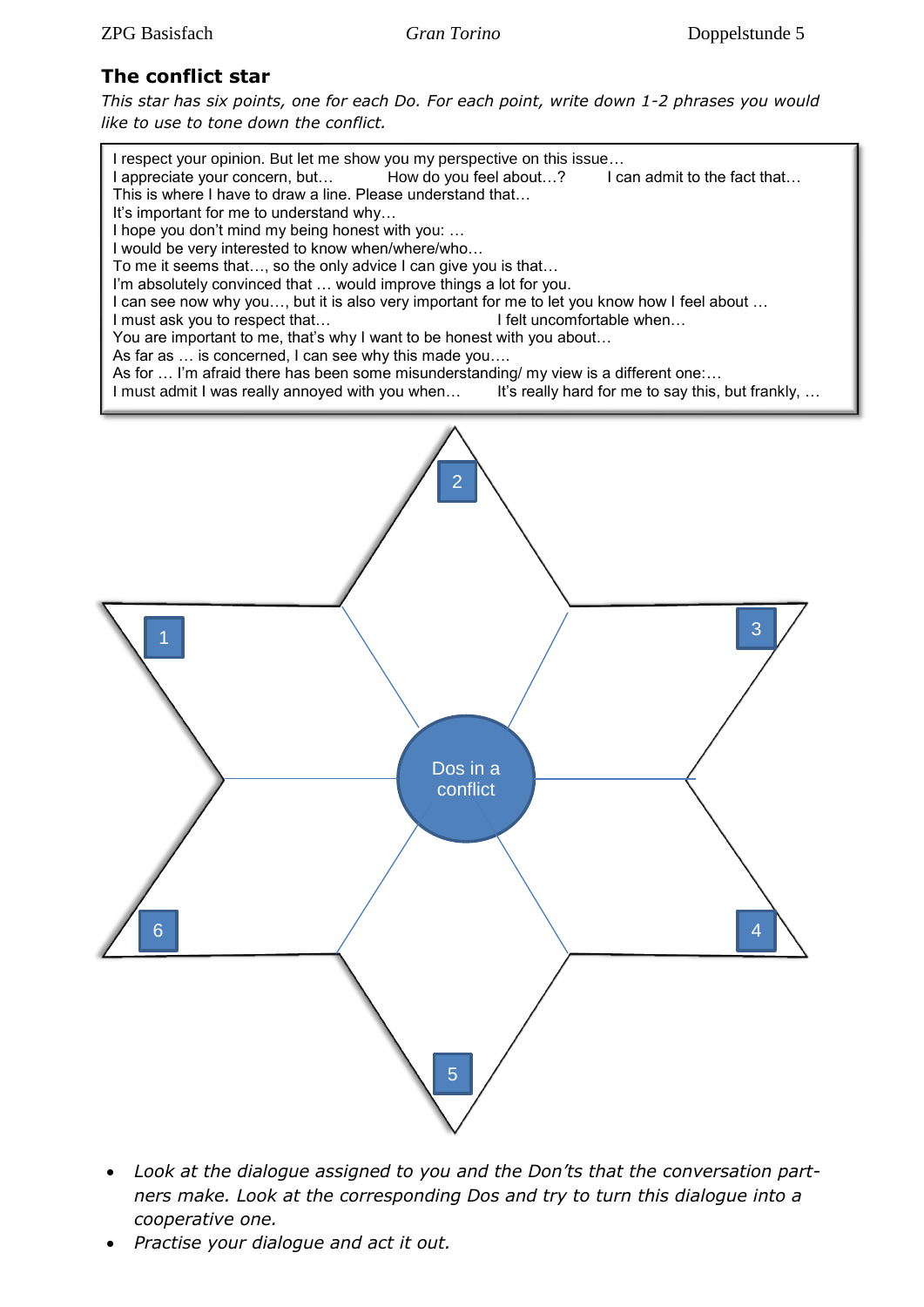## **M 5.2 (Leistungsfach) How to tone down a conflict**

- *Go through the short dialogues from "Gran Torino". Why are the dialogues not very constructive? Complete the list of Don'ts below.*
- *Think of matching Dos for each Don't. Write them down.*  • *Think of helpful phrases that you can use for each "Do". MORE HELP: Phrases all mixed up!*

| Don'ts                                        | <b>Dos</b> | helpful phrases |
|-----------------------------------------------|------------|-----------------|
| Insulting or threatening                      |            |                 |
| your conversation part-                       |            |                 |
| ner; questioning some-<br>one's intelligence. |            |                 |
|                                               |            |                 |
|                                               |            |                 |
|                                               |            |                 |
|                                               |            |                 |
|                                               |            |                 |
|                                               |            |                 |
|                                               |            |                 |
|                                               |            |                 |
|                                               |            |                 |
|                                               |            |                 |
|                                               |            |                 |
|                                               |            |                 |
|                                               |            |                 |
|                                               |            |                 |
|                                               |            |                 |
|                                               |            |                 |
|                                               |            |                 |
|                                               |            |                 |
|                                               |            |                 |
|                                               |            |                 |
|                                               |            |                 |
|                                               |            |                 |
|                                               |            |                 |
|                                               |            |                 |
|                                               |            |                 |
|                                               |            |                 |
|                                               |            |                 |

- *Look at the dialogue assigned to you and the don'ts of the conversation partners. Look at the corresponding Dos and try to turn this dialogue into a cooperative one.*
- *Practise your dialogue and act it out.*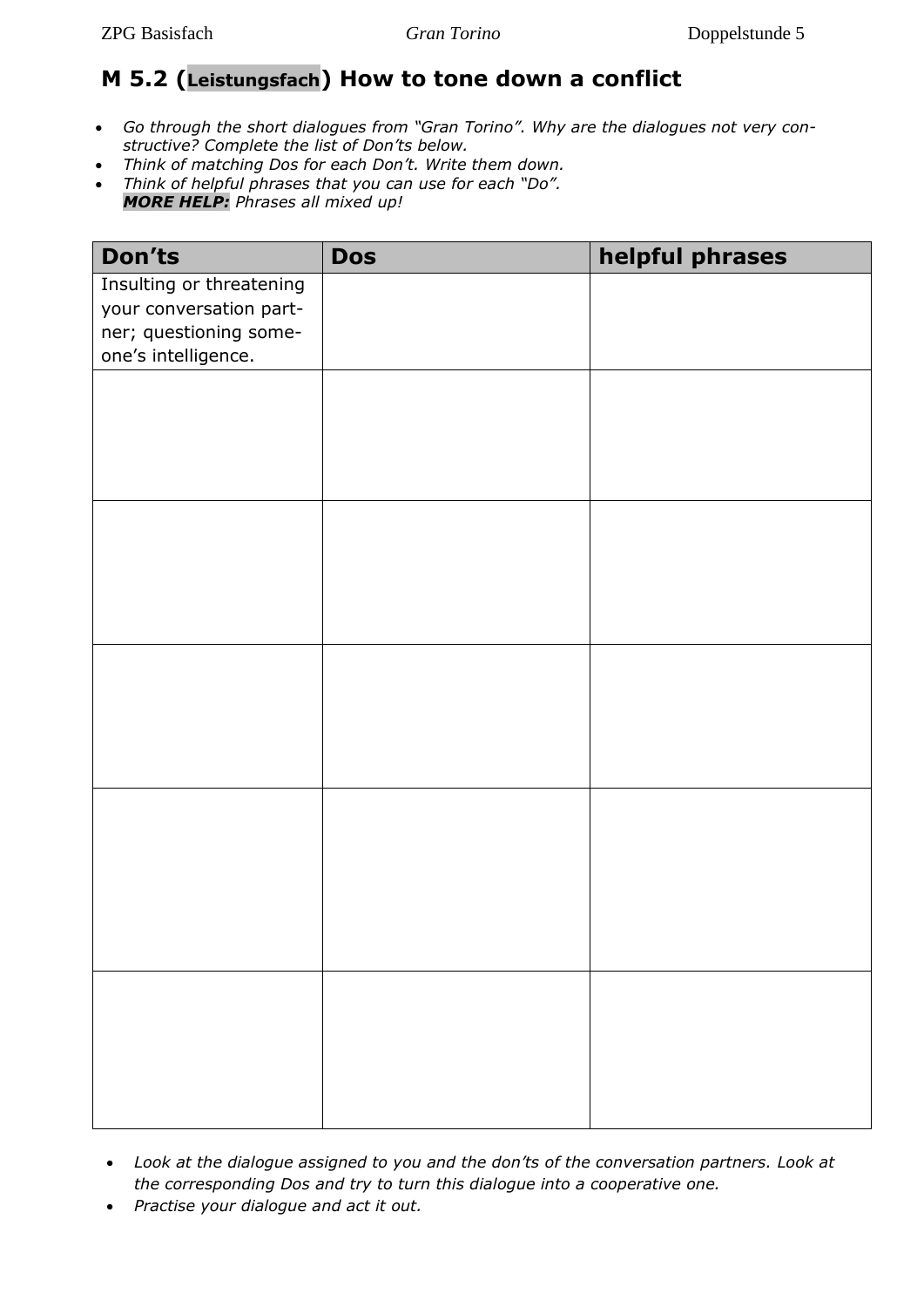### **MORE HELP:** Phrases all mixed up!

*For which "Do" in a conflict situation can you use each of the phrases? Write them down in the right section of the chart.* 

I respect your opinion. But let me show you my perspective on this issue: ...

How do you feel about…?

I can see now why you…, but it is also very important for me to let you know how I feel about …

I must ask you to respect that…

I can admit to the fact that…

I appreciate your concern, but…

To me it seems that…, so the only advice I can give you is that…

I hope you don't mind my being honest with you: …

It's really hard for me to say this, but frankly, …

I'm absolutely convinced that … would improve things a lot for you.

I would be very interested to know when/where/who…

It's important for me to understand why …

You are important to me, that's why I want to be honest with you about…

As far as … is concerned, I can see why this made you….

As for … I'm afraid there has been some misunderstanding/ my view is a different one: …

This is where I have to draw a line. Please understand that… I felt uncomfortable when…

I must admit I was really annoyed with you when…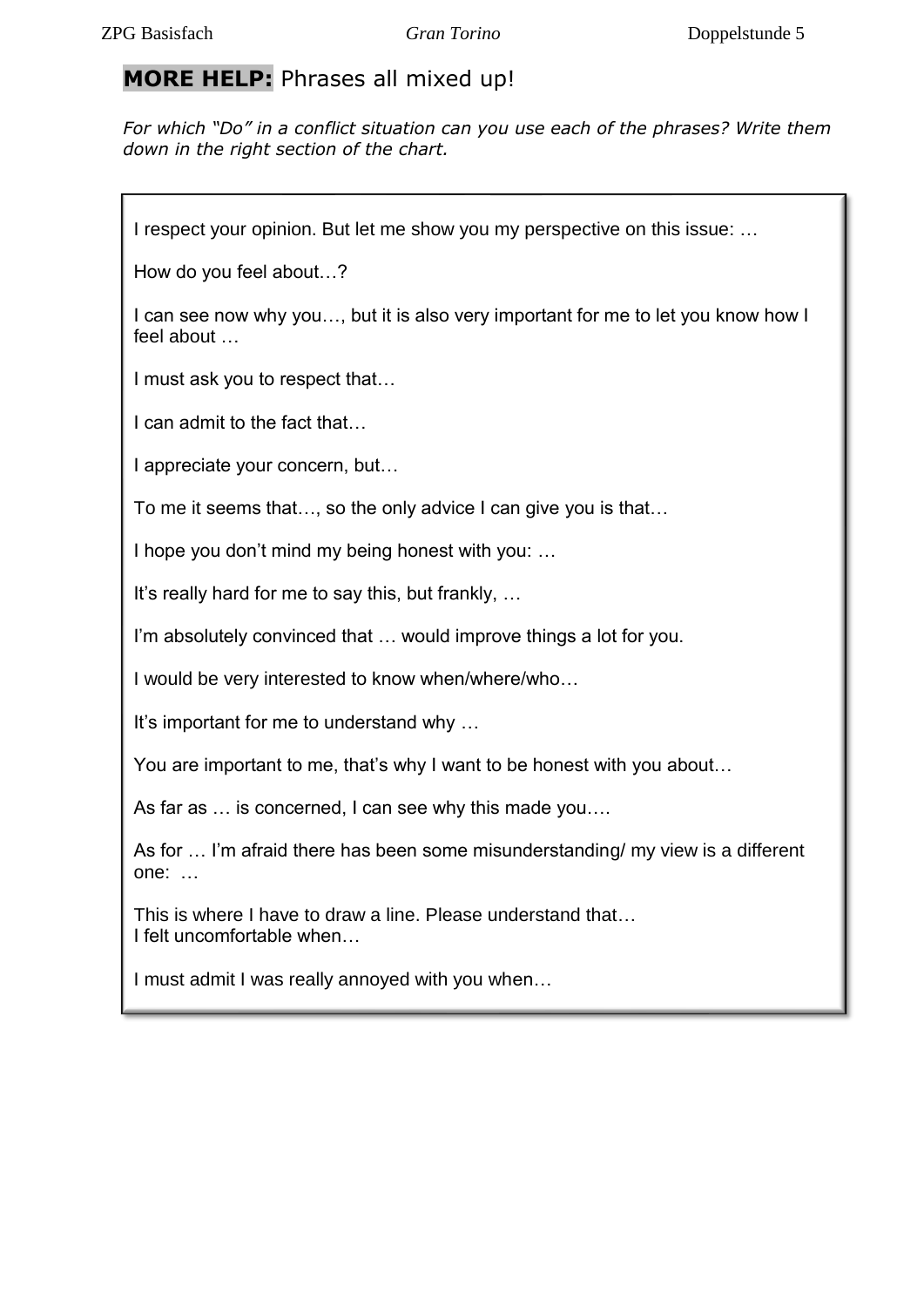# **M 5.2 (Basisfach, Leistungsfach) mögliche S-Antworten**

| Don'ts                                                                                                                                                                                                                                                                                                         | <b>Dos</b>                                                                                                                                                                                                                                                                                                                                                                                                                                                                                                                                                                                                                                                                                                                                                                  |
|----------------------------------------------------------------------------------------------------------------------------------------------------------------------------------------------------------------------------------------------------------------------------------------------------------------|-----------------------------------------------------------------------------------------------------------------------------------------------------------------------------------------------------------------------------------------------------------------------------------------------------------------------------------------------------------------------------------------------------------------------------------------------------------------------------------------------------------------------------------------------------------------------------------------------------------------------------------------------------------------------------------------------------------------------------------------------------------------------------|
| Insulting or threatening your conver-<br>sation partner; questioning some-<br>one's intelligence.                                                                                                                                                                                                              | 1) Always show respect for and be open to what your con-<br>versation partner has to say, even if you don't agree. Stop<br>people from overstepping your personal boundaries with-<br>out threatening or insulting them.                                                                                                                                                                                                                                                                                                                                                                                                                                                                                                                                                    |
| Disrespecting the status of your con-<br>versation partner and your relation-<br>ship:<br>being condescending or patroniz-<br>ing<br>pretending you are closer to<br>someone than you really are<br>(e.g. by calling someone you<br>hardly know by their first name<br>or asking inappropriate ques-<br>tions) | 2) You and your conversation partner are on eye level,<br>which means:<br>you may disagree or give advice, but it is up to your<br>partner to make decisions for him-/ herself<br>even if you are convinced that you know better, you<br>$\bullet$<br>must respect that your conversation partner has a dif-<br>ferent opinion<br>It is vital that you respect the boundaries that are set by<br>the kind of relationship between you and your conversation<br>partner (e.g. best friends vs. teacher - student) in the way<br>you address your partner, the questions you ask and the<br>criticism that you voice.                                                                                                                                                         |
| Reproaching your conversation part-<br>ner without being aware of the whole<br>picture, especially if he or she is in a<br>difficult situation.                                                                                                                                                                | 3) Top rule: listen to what your conversation partner has to<br>say about an issue. Show that you are not interested in<br>placing the blame, but in finding solutions to a problem:<br>ask questions to find out what exactly a given prob-<br>$\bullet$<br>lematic situation is like<br>show empathy for your partner's difficulties and<br>feelings in this situation<br>tell your partner how this situation affects you/<br>makes you feel<br>discuss possible solutions or alternatives<br>$\bullet$<br>if possible, offer your support                                                                                                                                                                                                                               |
| Saying that feelings your conversa-<br>tion partner has are wrong or not<br>unimportant.                                                                                                                                                                                                                       | 4) Encourage you partner to tell how he/she feels. Don't<br>judge your partner!<br>Say how you feel (your partner may not know that!) and<br>ask him/her not to judge you. Once feelings are outspoken<br>(even if they're divergent), it is easier to find a solution.                                                                                                                                                                                                                                                                                                                                                                                                                                                                                                     |
| Rejecting any kind of criticism by be-<br>coming cynical, ironic or aggressive.<br>Hiding your criticism behind ironical<br>or cynical remarks.<br>Criticize your conversation partner as<br>a person (e.g. "You are always so<br>loud!")                                                                      | 5) Show that you are open to criticism as long as it is con-<br>structive. Ask questions about aspects that are unclear to<br>you. Show which aspects of the criticism you understand<br>and which you would like to contradict. It shows strength<br>to admit that you were wrong or that you need help!<br>Voice your criticism openly, but in a way that shows that<br>your criticism<br>is not about the person per se, but about his or her<br>behavior in specific situations or events ("I felt uncom-<br>fortable when you spoke so loudly about my problem -<br>it was rather personal.")<br>is not about fault or putting the blame one-sidedly;<br>$\bullet$<br>perhaps you contributed to the problem yourself<br>intends to improve the situation for everyone |
| Being hypocritical/ dishonest.                                                                                                                                                                                                                                                                                 | 6) Honesty is the key to solving a problem, even if it some-<br>times seems easier to tell "white lies". Although honesty<br>may destroy the harmony in a relationship momentarily<br>(and must therefore sometimes be postponed), in the long<br>run, it saves relationships from estrangement and polite<br>indifference.                                                                                                                                                                                                                                                                                                                                                                                                                                                 |